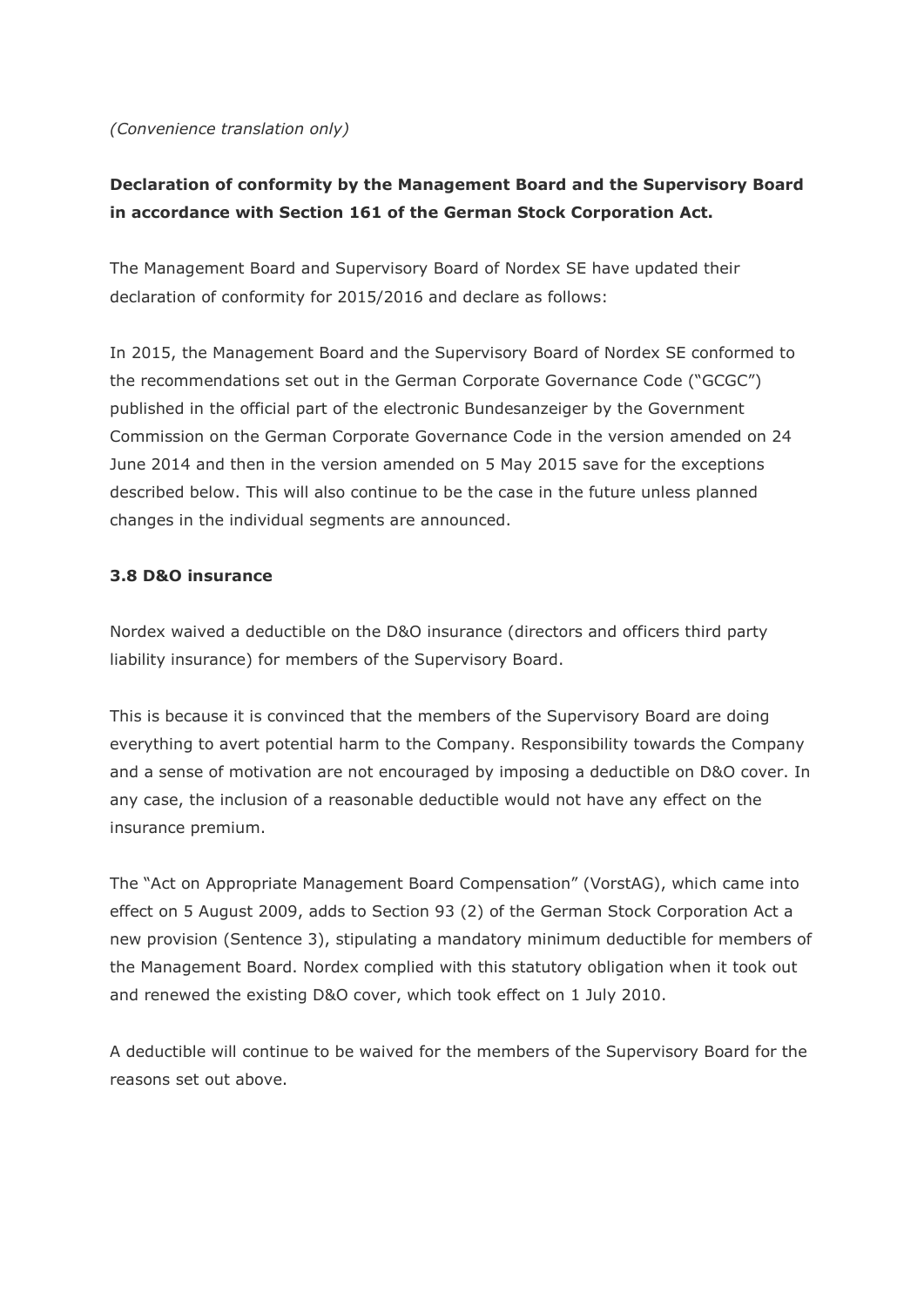## **5.1.2 and 5.4.1 Aim of achieving an appropriate consideration of women; designating concrete goals for the composition of the Supervisory Board**

The Supervisory Board does not comply with the recommendation in Article 5.1.2 in that the filling of positions on the Management Board is exclusively guided by the qualifications of the persons available and the gender of the candidates is not given a position of priority in the decision-making process. Accordingly, the Supervisory Board has decided not to make any changes to the gender quota of the Management Board.

The Company also deviates from Article 5.4.1 of the German Corporate Governance Code. The Supervisory Board takes the view that the current method for filling positions on the Supervisory Board is sensible and appropriate in the light of the Company's current situation. The Supervisory Board has been exclusively guided in the selection of its proposed candidates, in accordance with the relevant legal regulations, by the interests and requirements of Nordex SE and the individual qualifications of the candidates. Accordingly, the Supervisory Board has decided not to make any changes to the gender quota of the Supervisory Board.

### **4.1.5 Appointments to management positions - diversity**

The Management Board does not comply with the recommendation in Article 4.1.5 in that the appointments to management positions within the Company are exclusively guided by the qualifications of the persons available and the gender of the candidates is not given a position of priority in the decision-making process. Moreover, the Management Board of Nordex SE/management of Nordex Energy GmbH have adopted a target ratio of 15% for women in management positions in the two management tiers directly beneath the Management Board (Nordex SE)/management (Nordex Energy GmbH). A report on the progress made towards achieving this target quota will be issued for the first time effective 31 December 2016.

### **5.1.2 and 5.4.1 Fixed aged limits for the Management Board and Supervisory Board**

Contrary to the recommendations in both Article 5.1.2 (2) Sentence 3 and Article 5.4.1 (2) Sentence 1 of the German Corporate Governance Code, Nordex SE has no fixed age limit for membership of the Management Board and Supervisory Board. Moreover, contrary to the recommendation given in Article 5.4.1, the Supervisory board has not defined a time limit for the membership in the Supervisory Board.